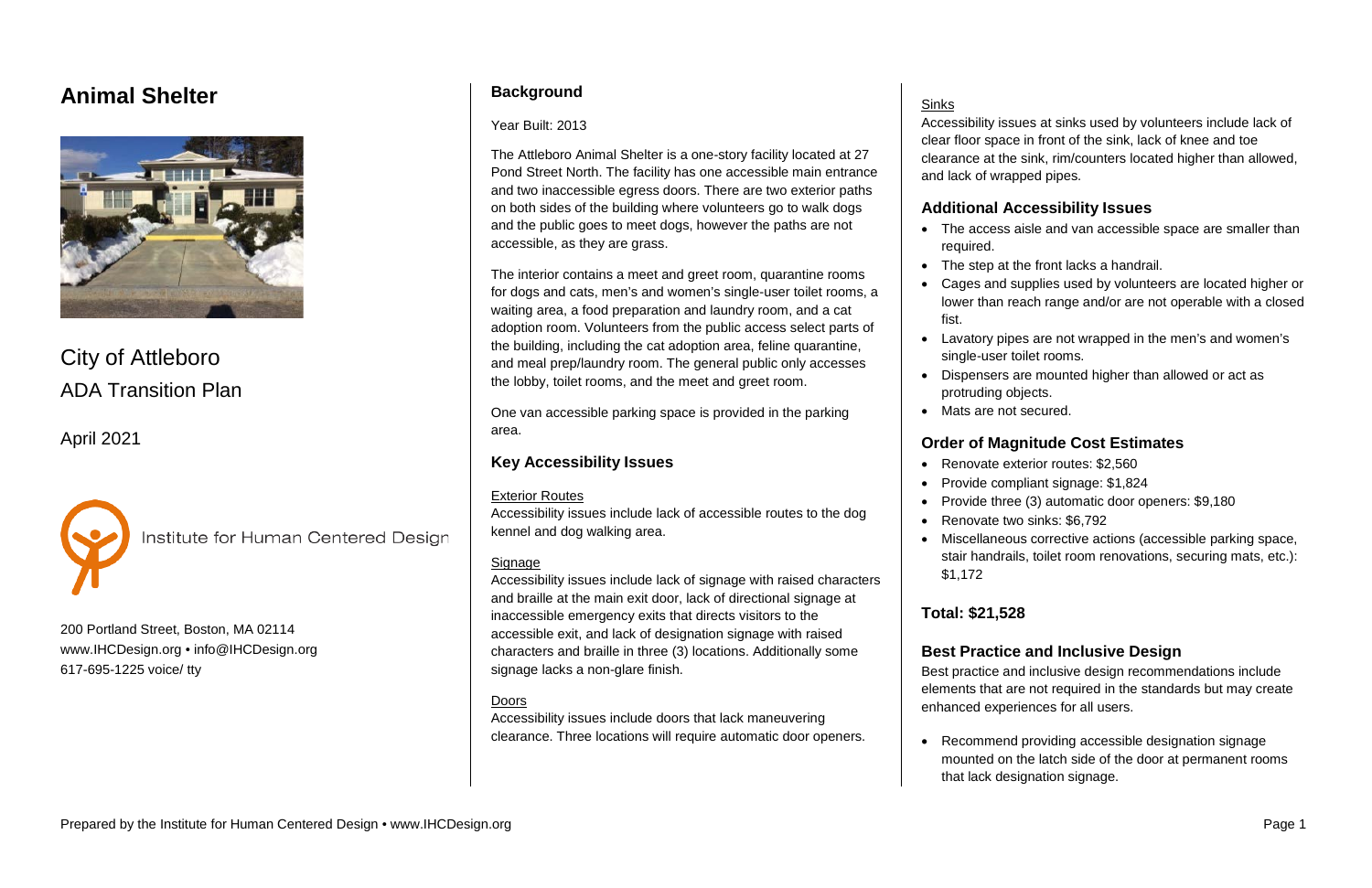| ID             | Location                                                | Floor Room Element                      |                                        | <b>Type</b> | Photo                          | <b>Issues</b>                                                                 | <b>Current</b><br><b>Measure</b> | <b>Recommendations</b>                                                                                                       | <b>Quantity</b> | <b>Price</b> | <b>Cost</b><br><b>Estimation</b> |
|----------------|---------------------------------------------------------|-----------------------------------------|----------------------------------------|-------------|--------------------------------|-------------------------------------------------------------------------------|----------------------------------|------------------------------------------------------------------------------------------------------------------------------|-----------------|--------------|----------------------------------|
|                | <b>Approach and Entrance</b>                            |                                         |                                        |             |                                |                                                                               |                                  |                                                                                                                              |                 |              |                                  |
|                | <b>Exterior Access Route</b>                            |                                         |                                        |             |                                |                                                                               |                                  |                                                                                                                              |                 |              |                                  |
| $\overline{1}$ | Stair<br>Entrance                                       | Ext.                                    | Exterior<br>Access<br>Route            | Walkway     |                                | Mat not securely attached                                                     |                                  | Secure the mat.                                                                                                              | $\mathbf{1}$    | Labor        | \$0                              |
| $\overline{2}$ | Side Path to<br>Dog Kennels<br>(Volunteer<br>Space)     | Ext.                                    | Exterior<br>Access<br>Route            | Exterior    |                                | Accessible route not provided                                                 | $\sim$                           | Ensure an accessible route is provided.<br>(Cost estimate for 20' long, 4' wide route.)                                      | $\overline{1}$  | 1280         | \$1280                           |
| $\mathbf{3}$   | Side Path to<br>Dog Kennels<br>(Volunteer<br>Space)     | Ext.                                    | Exterior<br>Access<br>Route            | Exterior    |                                | Accessible route not provided                                                 | $\sim$                           | Ensure an accessible route is provided.<br>(Cost estimate for 20' long, 4' wide route.)                                      | $\overline{1}$  | 1280         | \$1280                           |
|                |                                                         | <b>Off-Street Parking Lot or Garage</b> |                                        |             |                                |                                                                               |                                  |                                                                                                                              |                 |              |                                  |
| $\overline{4}$ | Van<br>Accessible<br>Parking<br>Space in<br>Parking Lot | Ext.                                    | Off-Street<br>Parking Lot<br>or Garage | Visitor     | <b>DESCRIPTION OF PROPERTY</b> | Van space < $132"$ or <96" wide<br>Access aisle < $60"$ wide at car/van space | 124"<br>56"                      | Provide a van accessible space that is at least<br>132" wide.<br>Provide a marked access aisle that is at least<br>60" wide. | $\mathbf{1}$    | 300          | \$300                            |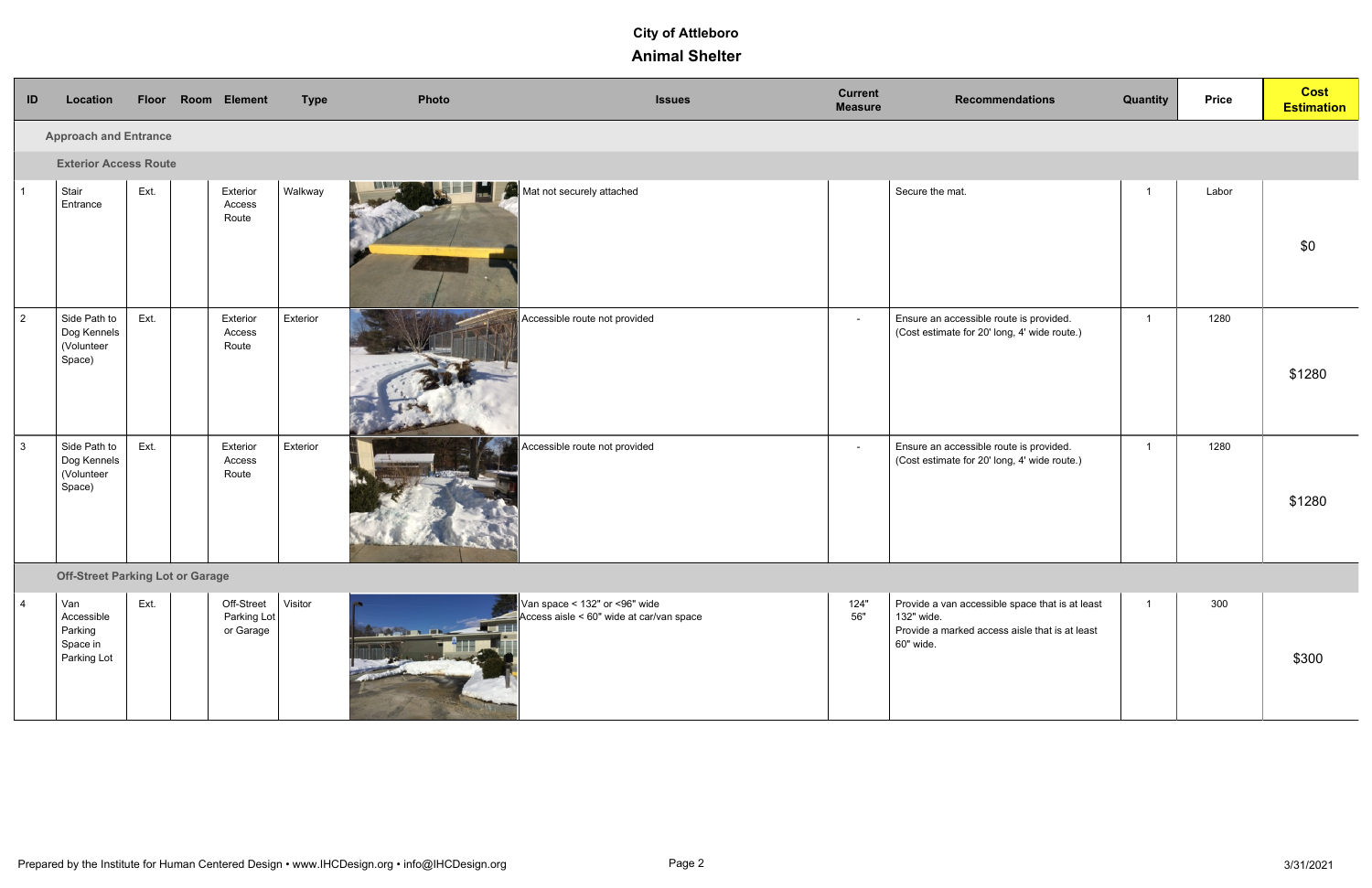| ID              | Location                         |                | Floor Room Element                | <b>Type</b> | Photo | <b>Issues</b>                                                                                  | <b>Current</b><br><b>Measure</b> | <b>Recommendations</b>                                                                                                                                                                                                                                              | Quantity       | <b>Price</b> | <b>Cost</b><br><b>Estimation</b> |
|-----------------|----------------------------------|----------------|-----------------------------------|-------------|-------|------------------------------------------------------------------------------------------------|----------------------------------|---------------------------------------------------------------------------------------------------------------------------------------------------------------------------------------------------------------------------------------------------------------------|----------------|--------------|----------------------------------|
|                 | <b>Exterior Stair</b>            |                |                                   |             |       |                                                                                                |                                  |                                                                                                                                                                                                                                                                     |                |              |                                  |
| $5\overline{)}$ | Stair<br>Entrance                | Ext.           | Exterior<br>Stair                 | N/A         |       | Handrails not provided                                                                         | $\blacksquare$                   | Provide handrails on both sides of the step.                                                                                                                                                                                                                        | $\overline{1}$ | 176          | \$176                            |
|                 | <b>Entrance</b>                  |                |                                   |             |       |                                                                                                |                                  |                                                                                                                                                                                                                                                                     |                |              |                                  |
| $\,6\,$         | Main<br>Entrance                 | Ext.           | Entrance                          |             |       | Mat not securely attached                                                                      | $\sim$                           | Secure the mat.                                                                                                                                                                                                                                                     |                | Labor        | \$0                              |
|                 | <b>Emergency Exit</b>            |                |                                   |             |       |                                                                                                |                                  |                                                                                                                                                                                                                                                                     |                |              |                                  |
| $\overline{7}$  | Lobby                            | $\overline{1}$ | Emergency   N/A<br>Exit           |             |       | Tactile sign not provided at exit<br>Illuminated Int. Symbol of Acc. not provided (MAAB)       | $\sim$<br>$\sim$                 | Provide tactile exit signs with raised characters<br>and braille at exit doors. Mount signs between<br>48"-60" above the finished floor located on the<br>latch side of the door.<br>Provide an illuminated sign with the International<br>Symbol of Accessibility. | $\overline{1}$ | 432          | \$432                            |
| 8               | Rear Egress                      | $\overline{1}$ | Emergency $\big\vert$ N/A<br>Exit |             |       | $\mid$ Directional sign to accessible emergency exit not provided                              | $\sim$                           | Provide a directional sign indicating the location<br>of the nearest accessible emergency exit.                                                                                                                                                                     | $\overline{1}$ | 232          | \$232                            |
| 9               | Egress by<br><b>Toilet Rooms</b> | $\overline{1}$ | Emergency $\big $ N/A<br>Exit     |             |       | $\mid$ Directional sign to accessible emergency exit not provided<br>Mat not securely attached | $\blacksquare$<br>$\blacksquare$ | Provide a directional sign indicating the location<br>of the nearest accessible emergency exit.<br>Secure the mat.                                                                                                                                                  | $\overline{1}$ | 232<br>Labor | \$232                            |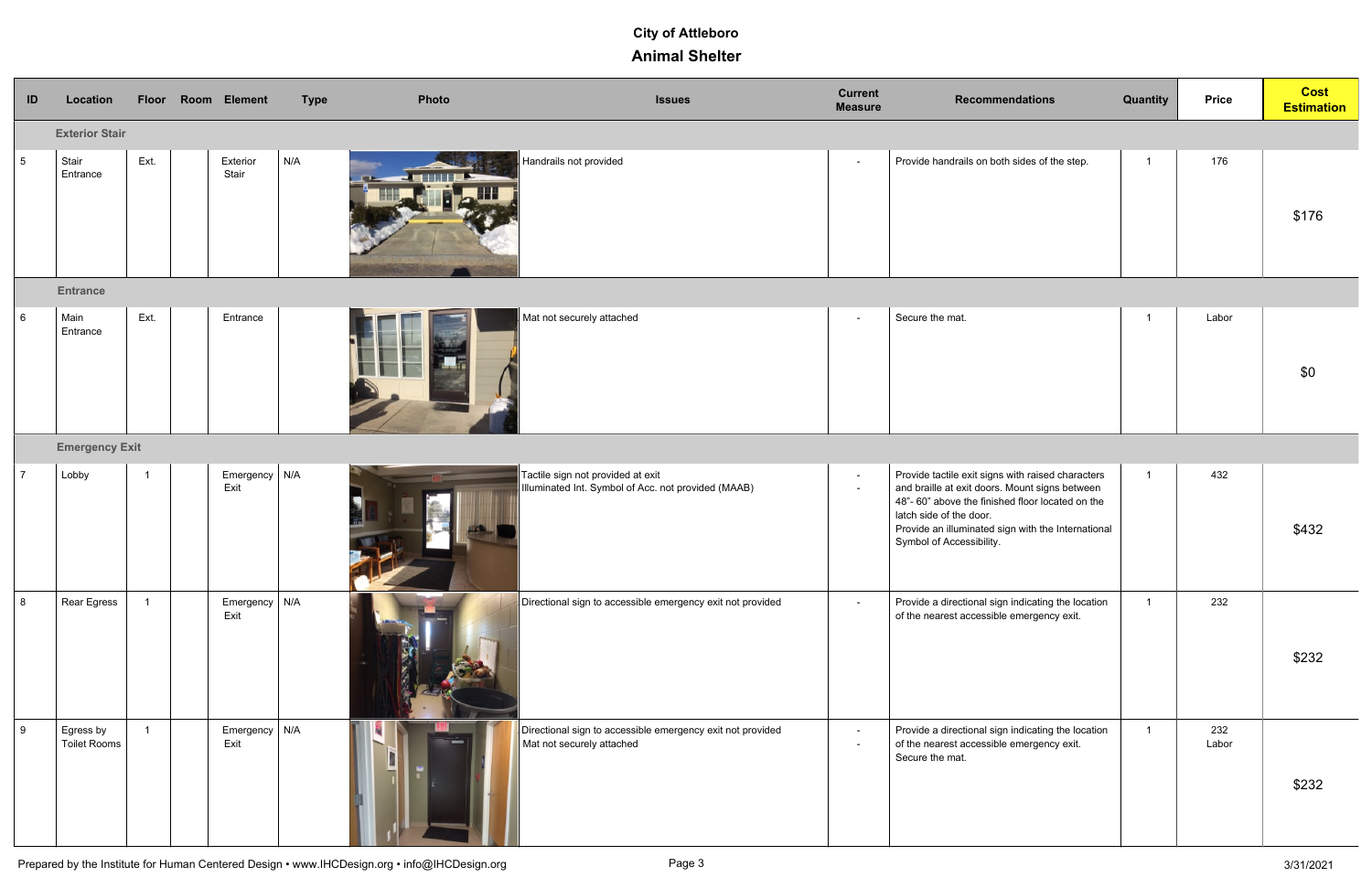| ID | Location                                            |                | Floor Room Element             | <b>Type</b>        | Photo                          | <b>Issues</b>                         | <b>Current</b><br><b>Measure</b> | <b>Recommendations</b>                                                                                                         | <b>Quantity</b> | <b>Price</b> | <b>Cost</b><br><b>Estimation</b> |
|----|-----------------------------------------------------|----------------|--------------------------------|--------------------|--------------------------------|---------------------------------------|----------------------------------|--------------------------------------------------------------------------------------------------------------------------------|-----------------|--------------|----------------------------------|
|    | <b>Access to Goods and Services</b>                 |                |                                |                    |                                |                                       |                                  |                                                                                                                                |                 |              |                                  |
|    | Doors, Doorways, & Gates                            |                |                                |                    |                                |                                       |                                  |                                                                                                                                |                 |              |                                  |
| 10 | <b>Cat Adoption</b><br>Room<br>(Volunteer<br>Space) | $\overline{1}$ | Doors,<br>Doorways,<br>& Gates | N/A                |                                | Maneuvering clearance(s) not provided | 9.5"                             | Relocate the cart to provide 18" clear on the<br>latch side of the door. Ensure that 60 is clear<br>perpendicular to the door. | $\overline{1}$  | Labor        | \$0                              |
| 11 | <b>Cat Adoption</b><br>Room<br>(Volunteer<br>Space) | $\overline{1}$ | Doors,<br>Doorways,<br>& Gates | N/A                |                                | Maneuvering clearance(s) not provided | 37.5"                            | Relocate chair to ensure that 60 is clear<br>perpendicular to the door.                                                        | $\mathbf{1}$    | Labor        | \$0                              |
| 12 | Women's<br><b>Toilet Room</b>                       | $\overline{1}$ | Doors,<br>Doorways,<br>& Gates | <b>Toilet Room</b> | $\mathbb{E}$<br><b>SC</b>      | Maneuvering clearance(s) not provided | 16"                              | Provide an automatic door opener.                                                                                              | $\overline{1}$  | 3060         | \$3060                           |
| 13 | Men's Toilet<br>Room                                | $\overline{1}$ | Doors,<br>Doorways,<br>& Gates | <b>Toilet Room</b> | $\mathbb{E}$ $\mathbb{E}$<br>≥ | Maneuvering clearance(s) not provided | 15.5"                            | Provide an automatic door opener.                                                                                              | $\mathbf{1}$    | 3060         | \$3060                           |
| 14 | Feline<br>Quarantine<br>(Volunteer<br>Space)        | $\overline{1}$ | Doors,<br>Doorways,<br>& Gates | N/A                |                                | Maneuvering clearance(s) not provided | 11.25"                           | Relocate cage to provide 18" clear on the latch<br>side of the door that is 60" deep.                                          | $\mathbf{1}$    | Labor        | \$0                              |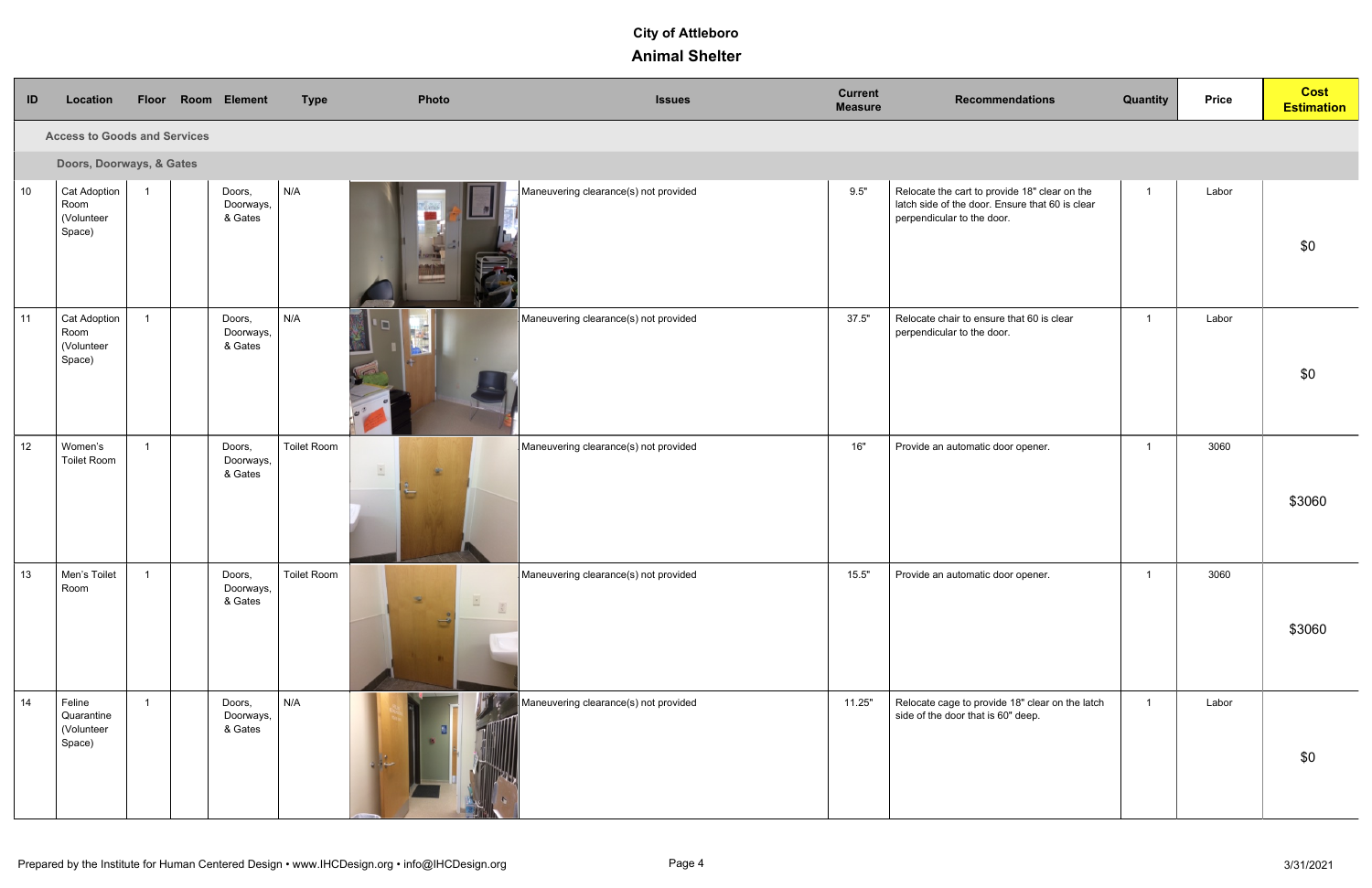| ID | Location                                         | <b>Floor</b>   | Room Element                   | <b>Type</b>  | <b>Photo</b>                            | <b>Issues</b>                                                                                                                                                                  | <b>Current</b><br><b>Measure</b> | <b>Recommendations</b>                                                                                                                                                                                                                                        | Quantity | <b>Price</b>  | <b>Cost</b><br><b>Estimation</b> |
|----|--------------------------------------------------|----------------|--------------------------------|--------------|-----------------------------------------|--------------------------------------------------------------------------------------------------------------------------------------------------------------------------------|----------------------------------|---------------------------------------------------------------------------------------------------------------------------------------------------------------------------------------------------------------------------------------------------------------|----------|---------------|----------------------------------|
| 15 | Food Prep<br>and Laundry<br>(Volunteer<br>Space) | $\mathbf{1}$   | Doors,<br>Doorways,<br>& Gates | Circulation  |                                         | Maneuvering clearance(s) not provided                                                                                                                                          | 12"                              | Provide an automatic door opener. Relocate<br>shelf so that door can open fully to 90 degrees.                                                                                                                                                                | 1        | 3060<br>Labor | \$3060                           |
|    | <b>Signage</b>                                   |                |                                |              |                                         |                                                                                                                                                                                |                                  |                                                                                                                                                                                                                                                               |          |               |                                  |
| 16 | <b>Cat Adoption</b><br>Room                      | $\overline{1}$ | Signage                        | Designation  | NELCONE TO THE<br>TRANSPORTATION SYSTEM | Raised characters not provided on sign<br>Braille not provided on sign<br>Sign not located on the latch side of the door<br>Non glare finish and contrast not provided on sign | $\sim$                           | Provide text with raised characters duplicated in<br>braille on sign.<br>Locate sign at permanent rooms alongside the<br>door on the latch side.<br>Install a sign with a non-glare finish with<br>characters that have a high contrast to the<br>background. |          | 232           | \$232                            |
| 17 | Feline<br>Quarantine<br>(Volunteer<br>Space)     | $\overline{1}$ | Signage                        | Designation  | $\mathcal{E}$                           | Raised characters not provided on sign<br>Braille not provided on sign<br>Sign not located on the latch side of the door                                                       |                                  | Provide text with raised characters duplicated in<br>braille on sign.<br>Locate sign at permanent rooms alongside the<br>door on the latch side.                                                                                                              |          | 232           | \$232                            |
| 18 | Food Prep<br>and Laundry<br>(Volunteer<br>Space) | $\overline{1}$ | Signage                        | Designation  | كالمجتد                                 | Raised characters not provided on sign<br>Braille not provided on sign<br>Sign not located on the latch side of the door<br>Non glare finish and contrast not provided on sign |                                  | Provide text with raised characters duplicated in<br>braille on sign.<br>Locate sign at permanent rooms alongside the<br>door on the latch side.<br>Install a sign with a non-glare finish with<br>characters that have a high contrast to the<br>background. |          | 232           | \$232                            |
| 19 | Main<br>Entrance                                 | Ext.           | Signage                        | Informationa |                                         | Non glare finish and contrast not provided on sign                                                                                                                             |                                  | Install a sign with a non-glare finish with<br>characters that have a high contrast to the<br>background.                                                                                                                                                     |          | 232           | \$232                            |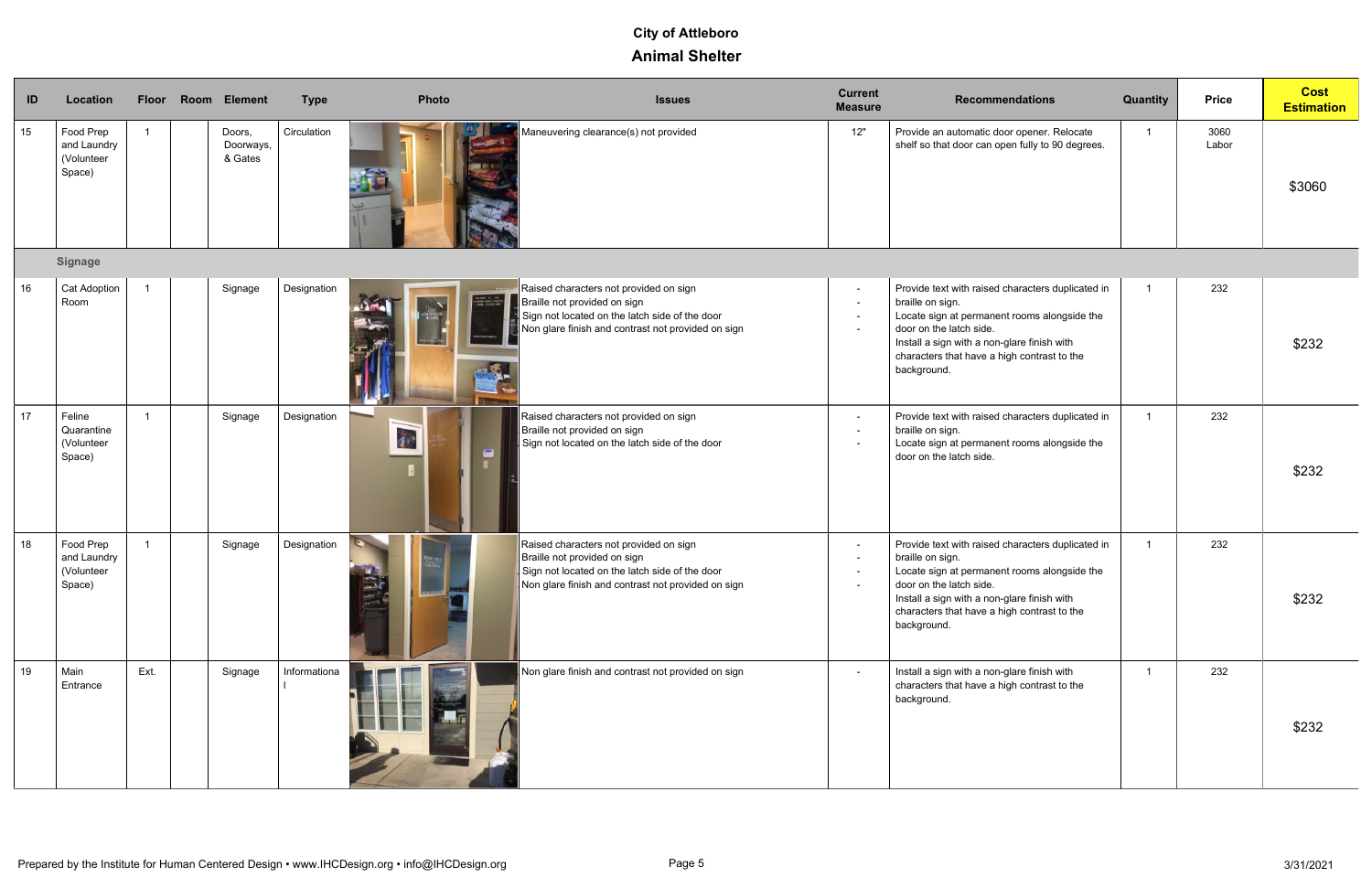| ID | Location                                                      |                | Floor Room Element | <b>Type</b> | <b>Photo</b> | <b>Issues</b>                                                                  | <b>Current</b><br><b>Measure</b> | <b>Recommendations</b>                                                               | Quantity       | <b>Price</b>   | <b>Cost</b><br><b>Estimation</b> |
|----|---------------------------------------------------------------|----------------|--------------------|-------------|--------------|--------------------------------------------------------------------------------|----------------------------------|--------------------------------------------------------------------------------------|----------------|----------------|----------------------------------|
|    | <b>Operable Parts</b>                                         |                |                    |             |              |                                                                                |                                  |                                                                                      |                |                |                                  |
| 20 | Feline<br>Quarantine<br>(Volunteer<br>Space)                  | $\overline{ }$ | Operable<br>Parts  | Other       | 热            | Reach < 15" or > 48"(forward/side approach)                                    | 64"                              | If a volunteer cannot reach something on the top<br>shelf have a staff person do it. | $\overline{1}$ | $\sim$         | \$0                              |
| 21 | Feline<br>Quarantine<br>(Volunteer<br>Space)                  |                | Operable<br>Parts  | Other       | $\sim$       | Reach < 15" or > 48"(forward/side approach)                                    | 11.25"                           | If a volunteer cannot open the lock have a staff<br>person do it.                    | $\overline{1}$ | $\sim$         | \$0                              |
| 22 | Food Prep<br>and Laundry<br>(Volunteer<br>Space)              |                | Operable<br>Parts  | Other       |              | Reach < 15" or > 48"(forward/side approach)                                    | 74.5"                            | If a volunteer cannot reach the top shelf have a<br>staff person do it.              | $\overline{1}$ | $\blacksquare$ | \$0                              |
| 23 | <b>Cat Adoption</b><br>Room<br>(Volunteer<br>Space)           |                | Operable<br>Parts  | Other       |              | Reach < 15" or > 48"(forward/side approach)<br>Not operable with a closed fist | 11"<br>$\blacksquare$            | If a volunteer cannot open the lock have a staff<br>person do it.                    | $\overline{4}$ | $\blacksquare$ | \$0                              |
| 24 | Food Prep<br>and Laundry<br>Food Bins<br>(Volunteer<br>Space) |                | Operable<br>Parts  | Equipment   |              | Reach < 15" or > 48"(forward/side approach)<br>Not operable with a closed fist | 49.5"<br>$\sim$                  | If a volunteer cannot open the food bins have a<br>staff person do it.               | $\overline{1}$ | $\sim$         | \$0                              |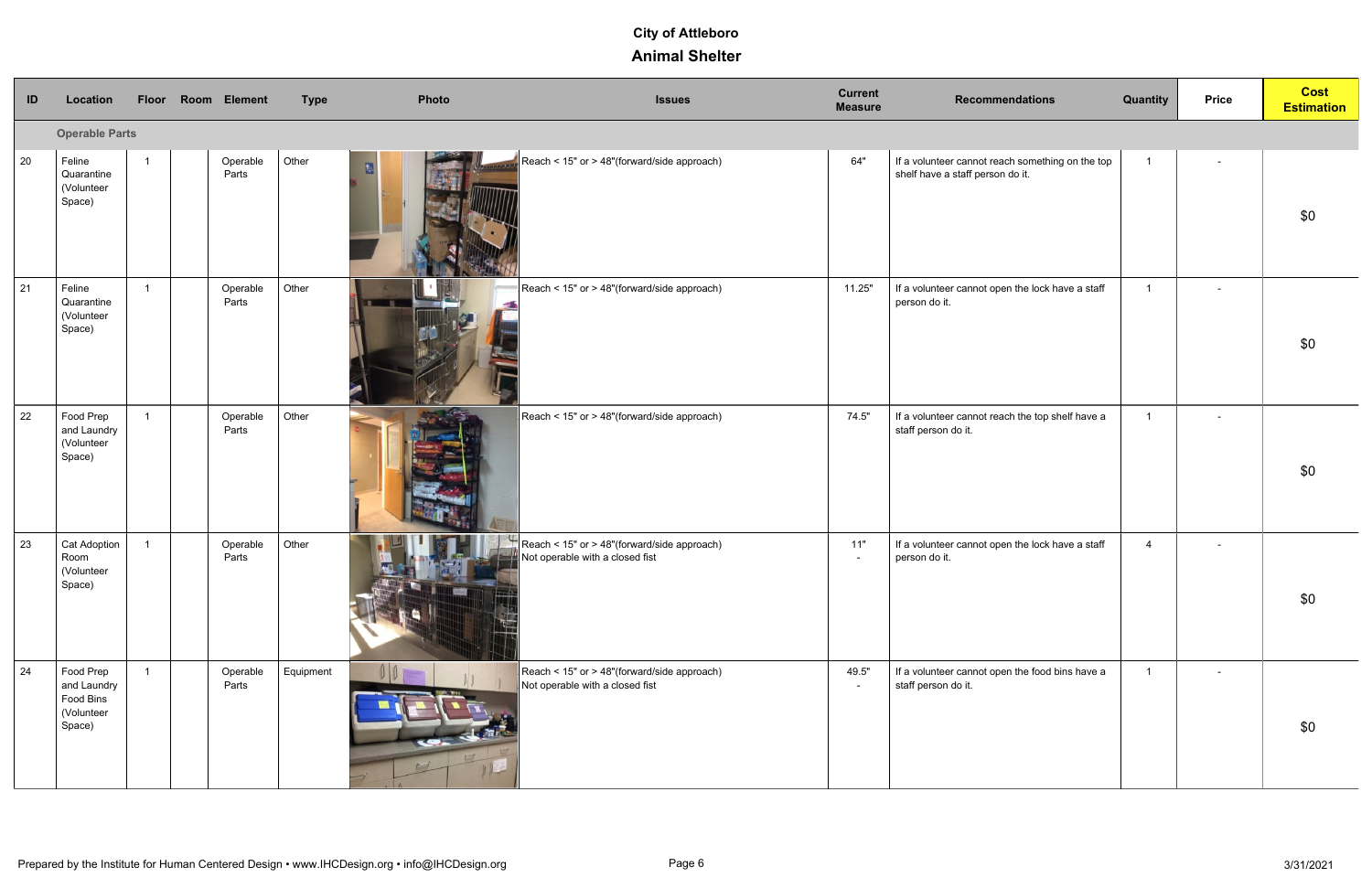| ID | Location                                            |                | Floor Room Element | <b>Type</b>              | Photo              | <b>Issues</b>                         | <b>Current</b><br><b>Measure</b> | <b>Recommendations</b>                                                   | Quantity | <b>Price</b>   | <b>Cost</b><br><b>Estimation</b> |
|----|-----------------------------------------------------|----------------|--------------------|--------------------------|--------------------|---------------------------------------|----------------------------------|--------------------------------------------------------------------------|----------|----------------|----------------------------------|
| 25 | <b>Cat Adoption</b><br>Room<br>(Volunteer<br>Space) | $\overline{1}$ | Operable<br>Parts  | Other                    |                    | Not operable with a closed fist       | $\sim$                           | If a volunteer cannot open the lock have a staff<br>person do it.        | 8        | $\sim$         | \$0                              |
| 26 | Feline<br>Quarantine<br>(Volunteer<br>Space)        | $\mathbf{1}$   | Operable<br>Parts  | Other                    |                    | Not operable with a closed fist       | $\sim$                           | If a volunteer cannot open the lock have a staff<br>person do it.        |          | $\blacksquare$ | \$0                              |
|    | <b>Toilet &amp; Bathing Rooms</b>                   |                |                    |                          |                    |                                       |                                  |                                                                          |          |                |                                  |
|    | Lavatory                                            |                |                    |                          |                    |                                       |                                  |                                                                          |          |                |                                  |
| 27 | Women's<br><b>Toilet Room</b>                       | $\overline{1}$ | Lavatory           | N/A                      |                    | Plumbing underneath is exposed        | $\sim$                           | Insulate or otherwise configure pipes to prevent<br>contact at lavatory. |          | 92             | \$92                             |
| 28 | Men's Toilet<br>Room                                |                | Lavatory           | N/A                      | ш<br>$\mathcal{L}$ | Plumbing underneath is exposed        | $\sim$                           | Insulate or otherwise configure pipes to prevent<br>contact at lavatory. |          | 92             | \$92                             |
|    | <b>Dispensers</b>                                   |                |                    |                          |                    |                                       |                                  |                                                                          |          |                |                                  |
| 29 | Women's<br><b>Toilet Room</b>                       | -1             | Dispensers         | Paper Towel<br>Dispenser |                    | Dispenser acts as a protruding object | 9"                               | Relocate dispenser out of the circulation path.                          |          | 256            | \$256                            |